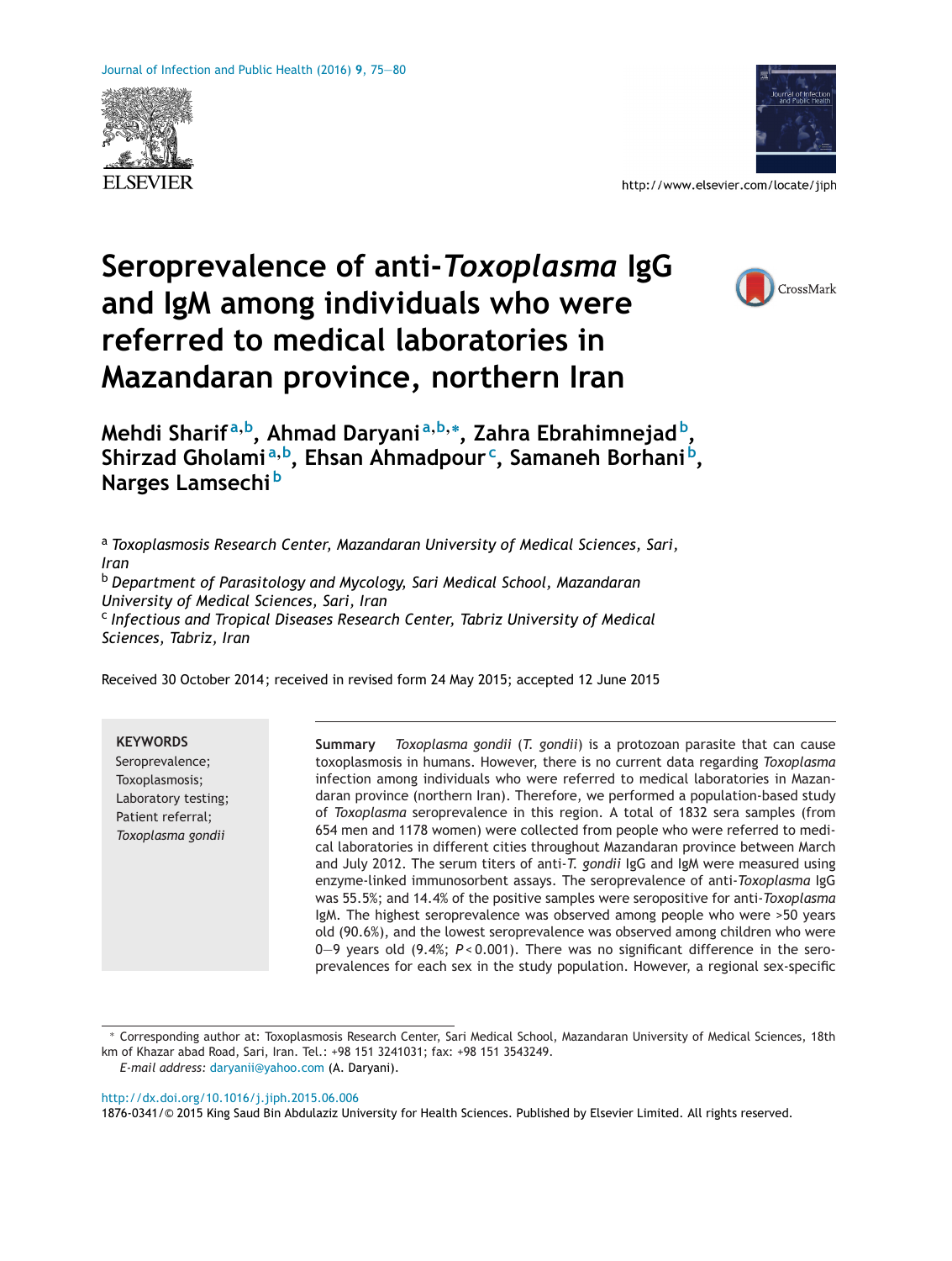difference in seroprevalence was observed between men (54.1%) and women (70.6%; *P* = 0.003) in the western cities of Mazandaran. As the seroprevalence of *T. gondii* in western and eastern Mazandaran was higher than that in the central cities, there is a need to evaluate the nature of the infection chain in these areas.

© 2015 King Saud Bin Abdulaziz University for Health Sciences. Published by Elsevier Limited. All rights reserved.

## **Introduction**

*Toxoplasma gondii* (*T. gondii*) is an obligate intracellular protozoan parasite that can cause toxoplasmosis in a wide range of warm-blooded animals, including humans. The human immune system typically ensures that *T. gondii* infection is asymptomatic, subclinical, or mild in healthy humans, although this parasite is an extremely successful pathogen. Therefore, *T. gondii* can cause life-threatening disease in individuals with encephalitis, chorioretinitis, and lymphadenitis due to acquired infection, abortion, neonatal mortality, and fetal abnormalities (e.g., hydrocephalus). Infection is also severe in patients with microcephaly, intracranial calcification, mental retardation, seizures and blindness due to congenital infections, and severe encephalitis due to acute infection or reactivation of a latent infection in immunosuppressed individuals (e.g., patients with AIDS, immunosuppressive cancer, and transplant recipients) [\[1—7\].](#page--1-0)

Humans acquire toxoplasmosis through various routes, including the ingestion or handling of undercooked or raw meats that contain cysts with viable bradyzoites and/or unwashed vegetables or water that is contaminated with oocysts that were shed by cats and other felids. Other routes of acquisition include blood transfusion, organ transplantation, and congenital acquisition via the transplacental transfer of tachyzoites, especially when the mother becomes infected for the first time while she is pregnant  $[8-11]$ . Nevertheless, toxoplasmosis is not a reportable disease and its reported prevalence is only based on regional studies. Thus, the prevalence of *T. gondii* infection varies widely, and is dependent on socioeconomic conditions, eating habits, geographic and climatic factors, and lifestyle  $[12-14]$ . Approximately one-third of the global population is estimated to be infected with *T. gondii* [\[8,15\],](#page--1-0) although a 1978 study from northern Iran reported that approximately 55.7% of the population was seropositive for *T. gondii* [\[16\].](#page--1-0) Various seroprevalences have been reported among women who were referred to medical laboratories before marriage (74.6%) [\[17\],](#page--1-0) women with a history of abortion (37.5%) [\[18\],](#page--1-0) pregnant women (71%) [\[19\],](#page--1-0) students (22%) [\[20\],](#page--1-0) children with intellectual disabilities (77.4%) [\[21\],](#page--1-0) individuals with HIV or AIDS (77.4%) [\[22\],](#page--1-0) and patients with schizophrenia (72.5%) [\[23\].](#page--1-0) Furthermore, other authors have evaluated the seroprevalences among butchers (87.8%)  $[24]$ , cats (40%)  $[25]$ , and farm animals (30% in goats and 35% in sheep) [\[26\].](#page--1-0)

This study was designed to provide recent data regarding *Toxoplasma* infection among individuals who were referred to medical laboratories in Mazandaran province, northern Iran. This study used a population-based design to evaluate the *Toxoplasma* seroprevalence (IgG and IgM) in this region, which is located near the Caspian Sea. Questionnaires were also used to investigate the epidemiological factors that were associated with *Toxoplasma* seropositivity.

## **Materials and methods**

In this population-based cross-sectional study, we collected 1832 sera samples (from 654 men and 1178 women; 0—65 years old) from all individuals who were referred to medical laboratories in cities throughout Mazandaran province between March and July 2012. Mazandaran province is located on the south coast of the Caspian Sea, and the summer temperature is typically 20—35 ◦C; the winter temperature rarely drops below  $0^{\circ}$ C. The annual rainfall is approximately 800—1200 mm and the relative humidity is typically 70—100%. This study was approved by the Research Ethical Committee of Mazandaran University of Medical Sciences, Iran. All participants were provided written informed consent after the study's purpose and procedures were explained.